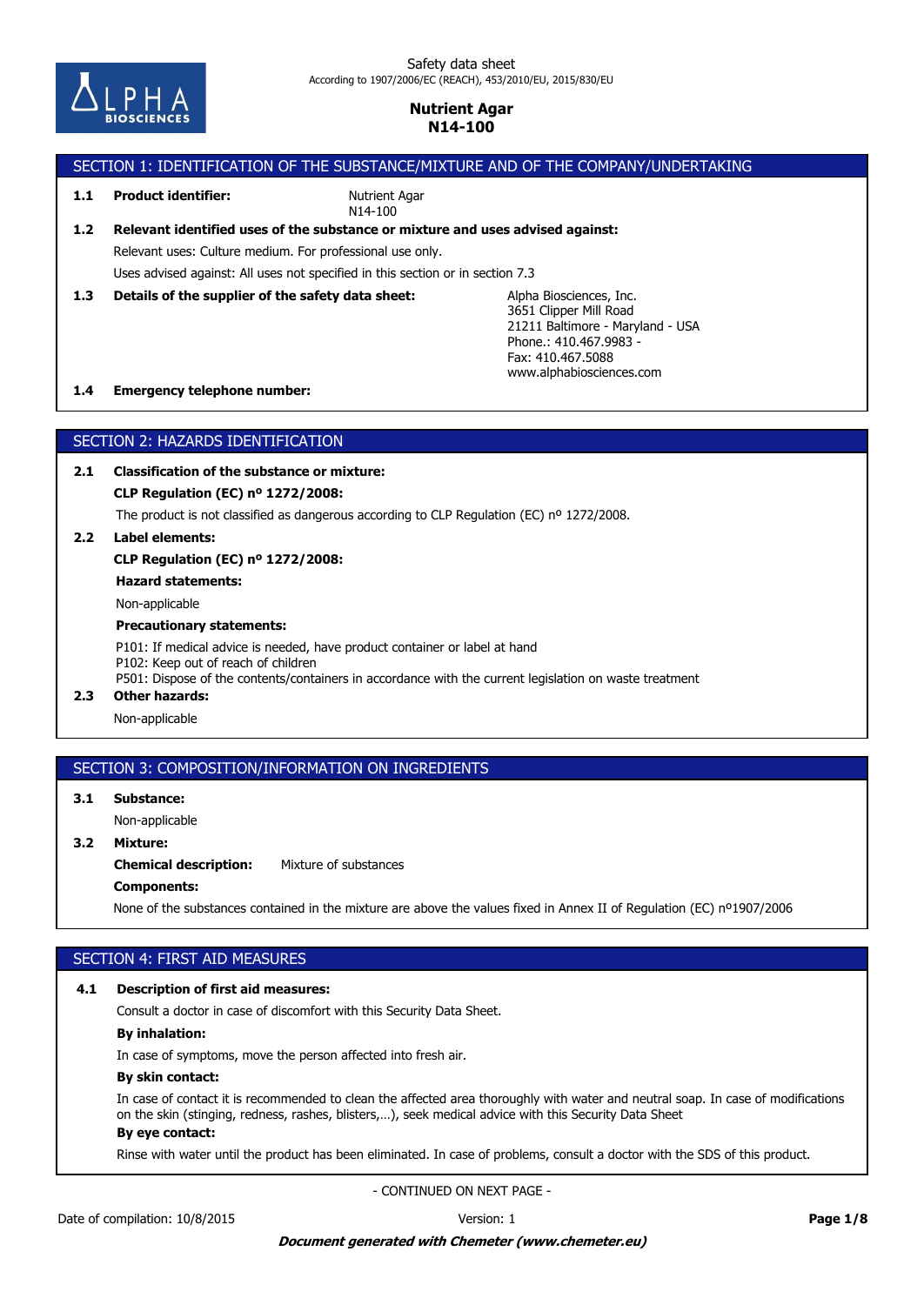

### SECTION 4: FIRST AID MEASURES (continue)

### **By ingestion/aspiration:**

In case of consumption in large quantities, it is recommended to seek medical assistance.

**4.2 Most important symptoms and effects, both acute and delayed:**

Acute and delayed effects are indicated in sections 2 and 11.

#### **4.3 Indication of any immediate medical attention and special treatment needed:**

Non-applicable

## SECTION 5: FIREFIGHTING MEASURES

#### **5.1 Extinguishing media:**

Product is non-flammable, low risk of fire by the inflammability characteristics of the product in normal conditions of storage, manipulation and use. In the case of the existence of sustained combustion as a result of improper manipulation, storage or use any type of extinguishing agent can be used (ABC Powder, water,...)

#### **5.2 Special hazards arising from the substance or mixture:**

Due to its non-flammable nature, the product does not present a fire risk under normal conditions of storage, manipulation and use.

### **5.3 Advice for firefighters:**

Depending on the magnitude of the fire it may be necessary to use full protective clothing and individual respiratory equipment. Minimum emergency facilities and equipment should be available (fire blankets, portable first aid kit,...) in accordance with Directive 89/654/EC.

#### **Additional provisions:**

Act in accordance with the Internal Emergency Plan and the Information Sheets on actions to take after an accident or other emergencies. Destroy any source of ignition. In case of fire, refrigerate the storage containers and tanks for products susceptible to inflammation, explosion or BLEVE as a result of high temperatures. Avoid spillage of the products used to extinguish the fire into an aqueous medium.

## SECTION 6: ACCIDENTAL RELEASE MEASURES

### **6.1 Personal precautions, protective equipment and emergency procedures:**

Sweep up and shovel product or other means and place in container for reuse (preferred) or disposal

#### **6.2 Environmental precautions:**

This product is not classified as dangerous to the environment. Keep product away from drains, surface and underground water.

### **6.3 Methods and material for containment and cleaning up:**

It is recommended:

Sweep up and shovel product or other means and place in container for reuse (preferred) or disposal

#### **6.4 Reference to other sections:**

See sections 8 and 13.

## SECTION 7: HANDLING AND STORAGE

#### **7.1 Precautions for safe handling:**

A.- Precautions for safe manipulation

Comply with the current legislation concerning the prevention of industrial risks. Keep containers hermetically sealed. Control spills and residues, destroying them with safe methods (section 6). Avoid leakages from the container. Maintain order and cleanliness where dangerous products are used.

B.- Technical recommendations for the prevention of fires and explosions

Due to its non-flammable nature, the product does not present a fire risk under normal conditions of storage, manipulation and use.

C.- Technical recommendations to prevent ergonomic and toxicological risks

Do not eat or drink during the process, washing hands afterwards with suitable cleaning products.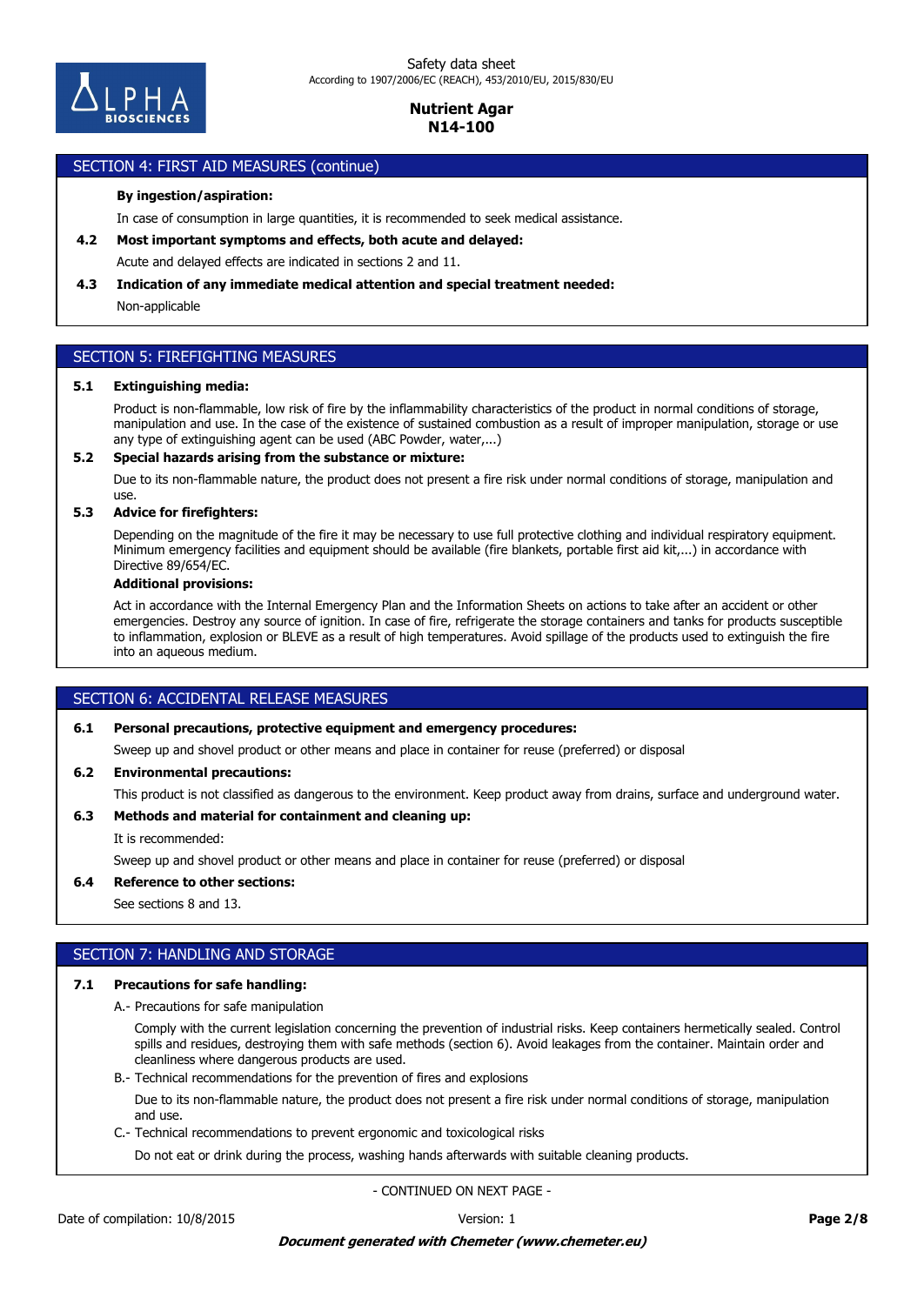

# SECTION 7: HANDLING AND STORAGE (continue)

#### D.- Technical recommendations to prevent environmental risks

It is not necessary to take special measures to prevent environmental risks. For more information see subsection 6.2

### **7.2 Conditions for safe storage, including any incompatibilities:**

A.- Technical measures for storage

Minimum Temp.: 2 °C

Maximun Temp.: 25 °C

Maximum time: 48 Months

B.- General conditions for storage

Avoid sources of heat, radiation, static electricity and contact with food. For additional information see subsection 10.5

### **7.3 Specific end use(s):**

Except for the instructions already specified it is not necessary to provide any special recommendation regarding the uses of this product.

# SECTION 8: EXPOSURE CONTROLS/PERSONAL PROTECTION

### **8.1 Control parameters:**

Substances whose occupational exposure limits have to be monitored in the work environment

Nuisance dust: Inhalable dust 10 mg/m3 // Respirable dust 4 mg/m3

### **8.2 Exposure controls:**

A.- General security and hygiene measures in the work place

As a preventative measure it is recommended to use basic Personal Protection Equipment, with the corresponding <<CE marking>> in accordance with Directive 89/686/EC. For more information on Personal Protection Equipment (storage, use, cleaning, maintenance, class of protection,…) consult the information leaflet provided by the manufacturer. For more information see subsection 7.1.

All information contained herein is a recommendation which needs some specification from the labour risk prevention services as it is not known whether the company has additional measures at its disposal.

#### B.- Respiratory protection

The use of protection equipment will be necessary if a mist forms or if the professional exposure limits are exceeded.

### C.- Specific protection for the hands

|                                  | Pictogram                    | <b>PPE</b>                                 | Labelling                   | <b>CEN Standard</b>                                                           | <b>Remarks</b>                                                                                                                  |  |
|----------------------------------|------------------------------|--------------------------------------------|-----------------------------|-------------------------------------------------------------------------------|---------------------------------------------------------------------------------------------------------------------------------|--|
|                                  | Mandatory hand<br>protection | Chemical protective gloves                 | $\epsilon$<br><b>CAT I</b>  | EN 374-1:2003<br>EN 374-3:2003/AC:2006<br>EN 420:2003+A1:2009                 | Replace the gloves at any sign of deterioration.                                                                                |  |
| D.- Ocular and facial protection |                              |                                            |                             |                                                                               |                                                                                                                                 |  |
|                                  | Pictogram                    | <b>PPE</b>                                 | Labelling                   | <b>CEN Standard</b>                                                           | <b>Remarks</b>                                                                                                                  |  |
|                                  | Mandatory face<br>protection | Panoramic glasses against<br>liquid splash | $\epsilon$<br><b>CAT II</b> | EN 166:2001<br>EN 172:1994/A1:2000<br>EN 172:1994/A2:2001<br>EN ISO 4007:2012 | Clean daily and disinfect periodically according to<br>the manufacturer's instructions. Use if there is a<br>risk of splashing. |  |
|                                  | E.- Bodily protection        |                                            |                             |                                                                               |                                                                                                                                 |  |
|                                  | Pictogram                    | <b>PPE</b>                                 | Labelling                   | <b>CEN Standard</b>                                                           | <b>Remarks</b>                                                                                                                  |  |
|                                  |                              | Work clothing                              |                             | EN ISO 13688:2013                                                             | For professional use only.                                                                                                      |  |

- CONTINUED ON NEXT PAGE -

**CAT I**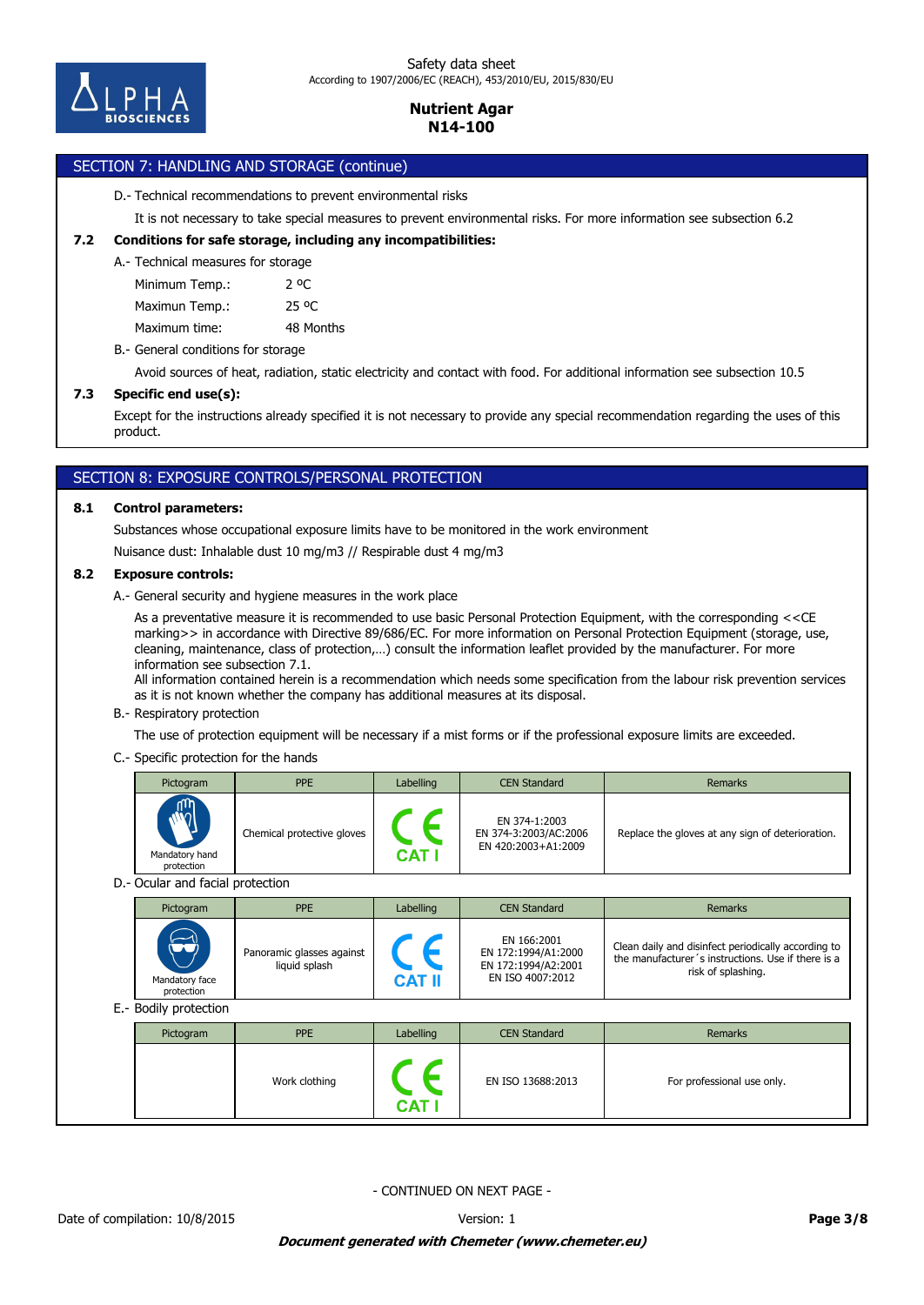

#### Safety data sheet According to 1907/2006/EC (REACH), 453/2010/EU, 2015/830/EU

# **Nutrient Agar N14-100**

# SECTION 8: EXPOSURE CONTROLS/PERSONAL PROTECTION (continue) Pictogram **PPE** PPE Labelling CEN Standard **Remarks** EN ISO 20347:2012 Anti-slip work shoes<br>EN ISO 20344:2011 **CAT II** F.- Additional emergency measures It is not necessary to take additional emergency measures. **Environmental exposure controls:** In accordance with the community legislation for the protection of the environment it is recommended to avoid environmental spillage of both the product and its container. For additional information see subsection 7.1.D SECTION 9: PHYSICAL AND CHEMICAL PROPERTIES **9.1 Information on basic physical and chemical properties:** For complete information see the product datasheet. **Appearance:** Physical state at 20 °C: Solid Appearance: Not available Color: Not available Odor: Not available **Volatility:** Boiling point at atmospheric pressure: Non-applicable \* Vapour pressure at 20 °C: Non-applicable \* Vapour pressure at 50 °C: Non-applicable \* Evaporation rate at 20 °C: Non-applicable \* **Product description:** Density at 20 °C: Non-applicable \* Relative density at 20 °C: Non-applicable \* Dynamic viscosity at 20 °C: Non-applicable \* Kinematic viscosity at 20 °C: Non-applicable \* Kinematic viscosity at 40 °C:  $\blacksquare$  Non-applicable  $*$ Concentration: Non-applicable \*

pH: Non-applicable \*

| <b>Flammability:</b>      |
|---------------------------|
| Flash Point:              |
| Autoignition temperature: |
| Lower flammability limit: |
| Upper flammability limit: |
| <b>Other information:</b> |

\*Not relevant due to the nature of the product, not providing information property of its hazards.

Melting point/freezing point: Non-applicable \* Decomposition temperature: Non-applicable \* Solubility properties: Non-applicable \* Solubility in water at 20 °C: Non-applicable \* Partition coefficient n-octanol/water 20 °C: Non-applicable \* Vapour density at 20 °C: Non-applicable \*

- CONTINUED ON NEXT PAGE -

**9.2 Other information:**

Non-applicable \* Non-applicable \* Non-applicable \*

Non Flammable (>60 °C)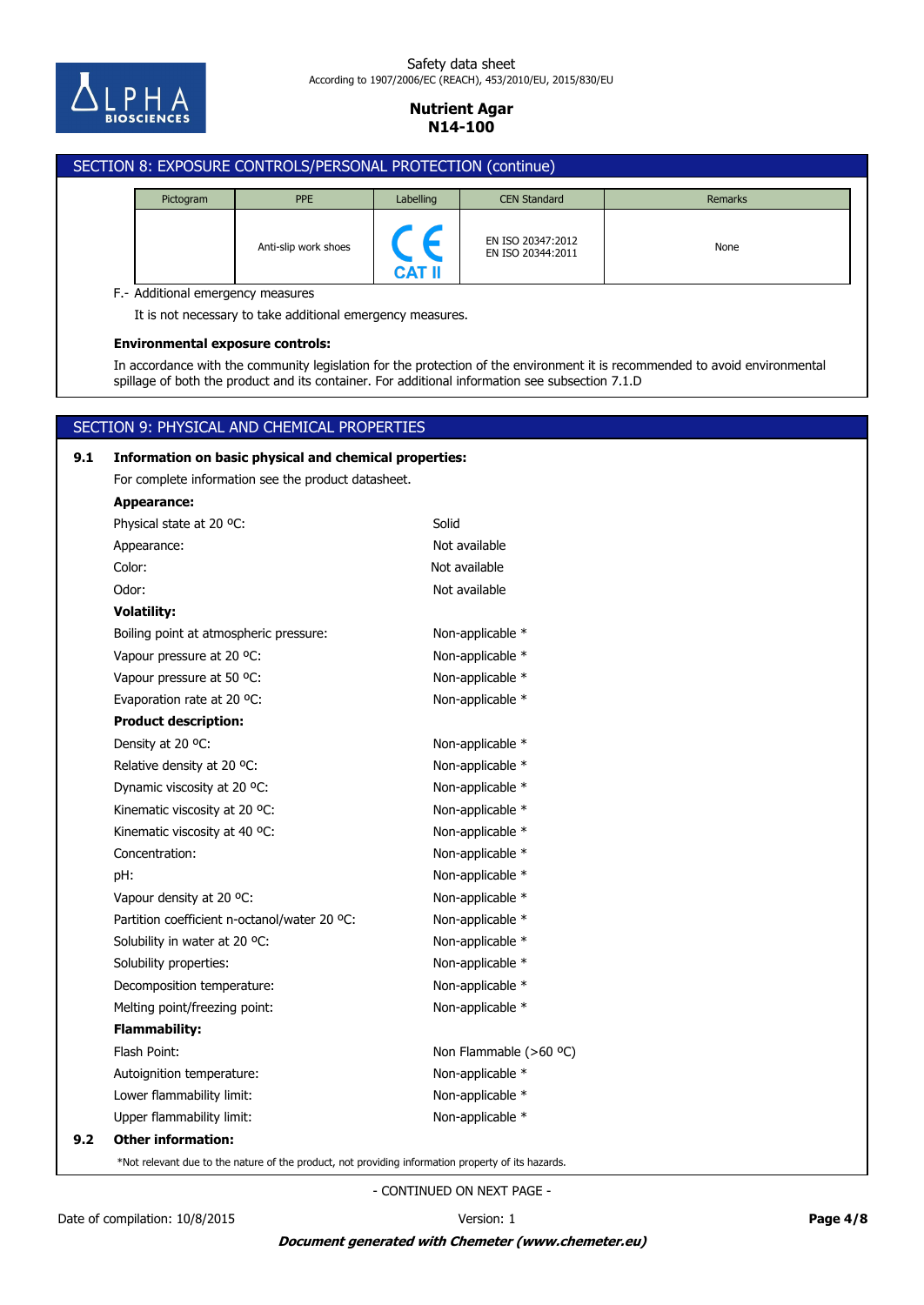

#### Safety data sheet According to 1907/2006/EC (REACH), 453/2010/EU, 2015/830/EU

# **Nutrient Agar N14-100**

| SECTION 9: PHYSICAL AND CHEMICAL PROPERTIES (continue) |                    |
|--------------------------------------------------------|--------------------|
| Surface tension at 20 °C.                              | Non-applicable $*$ |

Refraction index: Non-applicable \*

\*Not relevant due to the nature of the product, not providing information property of its hazards.

# SECTION 10: STABILITY AND REACTIVITY

### **10.1 Reactivity:**

No hazardous reactions are expected if the following technical instructions storage of chemicals. See section 7.

### **10.2 Chemical stability:**

Chemically stable under the conditions of storage, handling and use.

### **10.3 Possibility of hazardous reactions:**

Under the specified conditions, hazardous reactions that lead to excessive temperatures or pressure are not expected.

### **10.4 Conditions to avoid:**

Applicable for handling and storage at room temperature:

| Shock and friction . | Contact with air | Increase in temperature | Sunlight       | Humiditv       |
|----------------------|------------------|-------------------------|----------------|----------------|
| Not applicable       | Not applicable   | Not<br>: applicable     | Not applicable | Not applicable |

### **10.5 Incompatible materials:**

| Acids      | <b>Water</b>            | Combustive materials | Combustible materials   | <b>Others</b>   |
|------------|-------------------------|----------------------|-------------------------|-----------------|
| Not        | <sup>.</sup> applicable | $\cdot$ .            | N∩                      | No <sup>®</sup> |
| applicable | Not                     | Not applicable       | applicable <sup>.</sup> | : applicable    |

### **10.6 Hazardous decomposition products:**

See subsection 10.3, 10.4 and 10.5 to find out the specific decomposition products. Depending on the decomposition conditions, complex mixtures of chemical substances can be released: carbon dioxide (CO2), carbon monoxide and other organic compounds.

## SECTION 11: TOXICOLOGICAL INFORMATION

### **11.1 Information on toxicological effects:**

LD50 oral > 2000 mg/kg (rat)

### **Dangerous health implications:**

In case of exposure that is repetitive, prolonged or at concentrations higher than recommended by the occupational exposure limits, it may result in adverse effects on health depending on the means of exposure:

A.- Ingestion:

- Acute toxicity: Based on available data, the classification criteria are not met
- Corrosivity/Irritability: Based on available data, the classification criteria are not met
- B- Inhalation:
	- Acute toxicity: Based on available data, the classification criteria are not met
	- Corrosivity/Irritability: Based on available data, the classification criteria are not met
- C- Contact with the skin and the eyes:
	- Contact with the skin: Based on available data, the classification criteria are not met
	- Contact with the eyes: Based on available data, the classification criteria are not met
- D- CMR effects (carcinogenicity, mutagenicity and toxicity to reproduction):
	- Carcinogenicity: Based on available data, the classification criteria are not met
	- Mutagenicity: Based on available data, the classification criteria are not met
	- Reproductive toxicity: Based on available data, the classification criteria are not met
- E- Sensitizing effects:
	- Respiratory: Based on available data, the classification criteria are not met
	- Cutaneous: Based on available data, the classification criteria are not met
- F- Specific target organ toxicity (STOT)-time exposure:
	- Based on available data, the classification criteria are not met
- G- Specific target organ toxicity (STOT)-repeated exposure: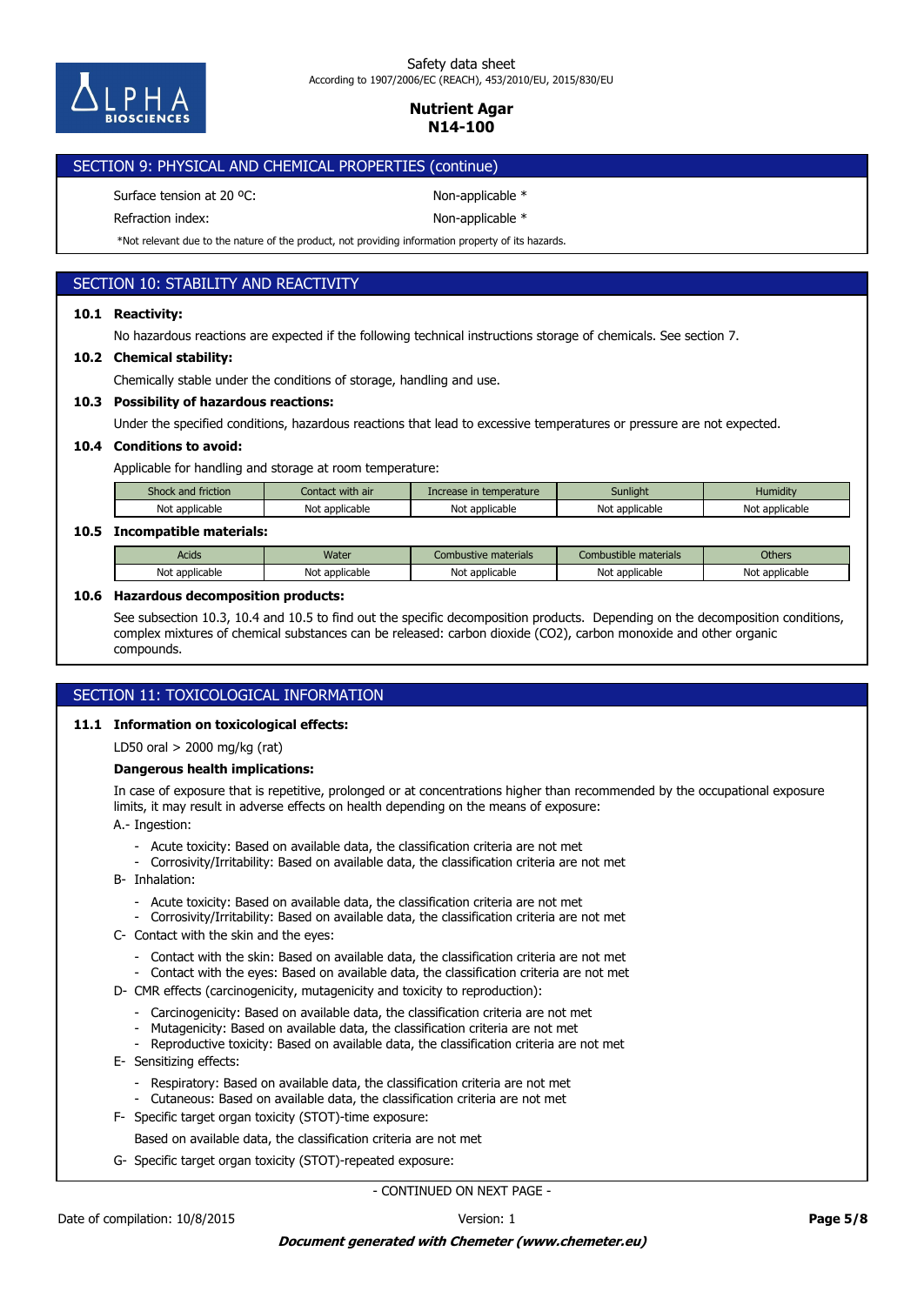

# SECTION 11: TOXICOLOGICAL INFORMATION (continue)

- Specific target organ toxicity (STOT)-repeated exposure: Based on available data, the classification criteria are not met
- Skin: Based on available data, the classification criteria are not met
- H- Aspiration hazard:

Based on available data, the classification criteria are not met

#### **Other information:**

Non-applicable

#### **Specific toxicology information on the substances:**

Not available

## SECTION 12: ECOLOGICAL INFORMATION

The experimental information related to the eco-toxicological properties of the product itself is not available

### **12.1 Toxicity:**

Not available

### **12.2 Persistence and degradability:**

Not available

- Not available **12.3 Bioaccumulative potential:**
- Not available **12.4 Mobility in soil:**
- **12.5 Results of PBT and vPvB assessment:**

Non-applicable

**12.6 Other adverse effects:**

Not described

# SECTION 13: DISPOSAL CONSIDERATIONS

# **13.1 Waste treatment methods:**

| Code     | <b>Description</b>                                                               | Waste class (Regulation (EU) No<br>1357/2014) |
|----------|----------------------------------------------------------------------------------|-----------------------------------------------|
| 16 05 09 | Discarded chemicals other than those mentioned in 16 05 06, 16 05 07 or 16 05 08 | Non dangerous                                 |

## **Type of waste (Regulation (EU) No 1357/2014):**

Non-applicable

### **Waste management (disposal and evaluation):**

Consult the authorized waste service manager on the assessment and disposal operations in accordance with Annex 1 and Annex 2 (Directive 2008/98/EC). As under 15 01 (2014/955/EC) of the code and in case the container has been in direct contact with the product, it will be processed the same way as the actual product. Otherwise, it will be processed as non-dangerous residue. We do not recommended disposal down the drain. See paragraph 6.2.

### **Regulations related to waste management:**

In accordance with Annex II of Regulation (EC) nº1907/2006 (REACH) the community or state provisions related to waste management are stated

Community legislation: Directive 2008/98/EC, 2014/955/EU, Regulation (EU) No 1357/2014

## SECTION 14: TRANSPORT INFORMATION

The transport of dangerous goods only applies to finished products.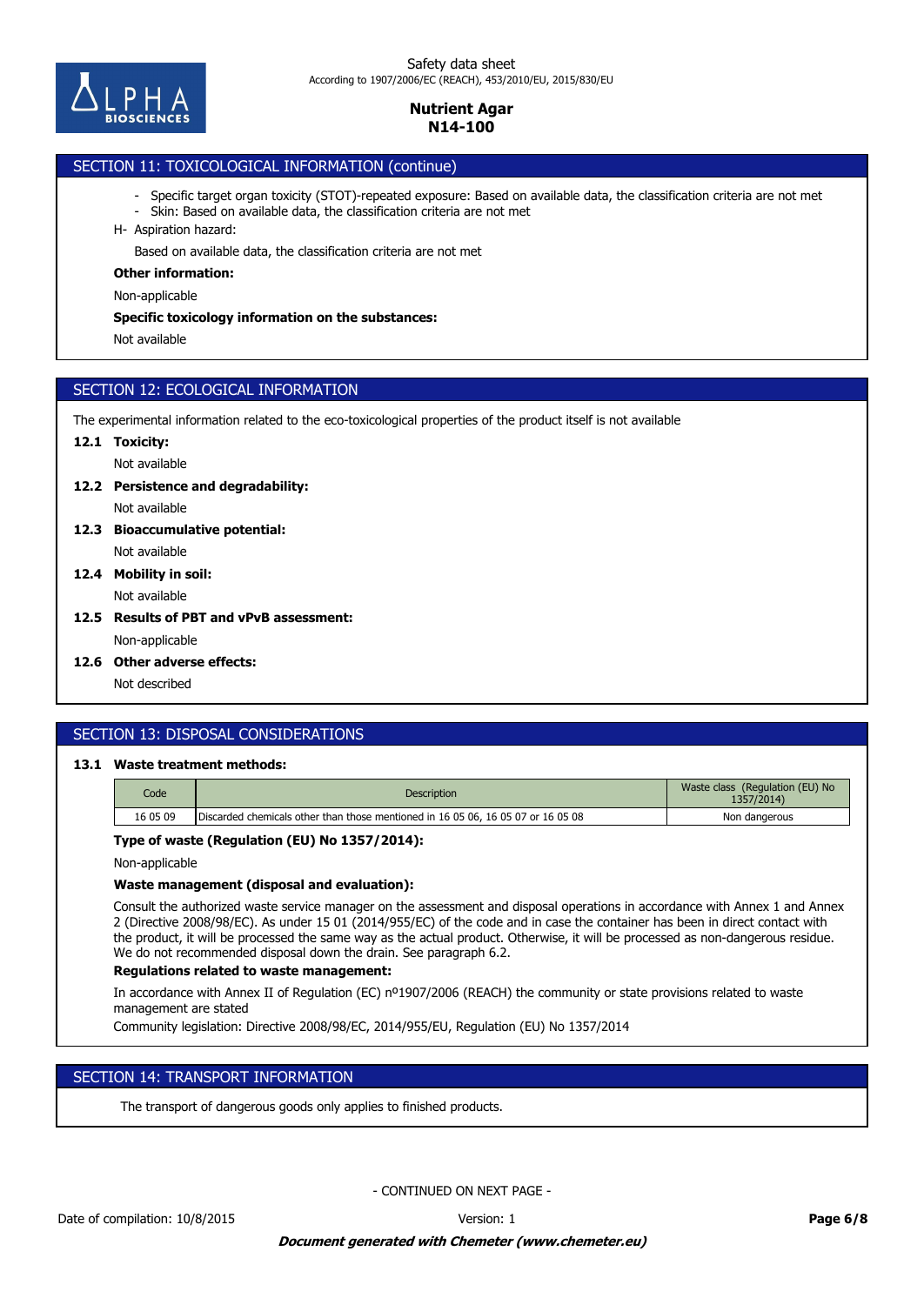

### SECTION 15: REGULATORY INFORMATION

#### **15.1 Safety, health and environmental regulations/legislation specific for the substance or mixture:**

Candidate substances for authorisation under the Regulation (EC) 1907/2006 (REACH): Non-applicable

Substances included in Annex XIV of REACH ("Authorisation List") and sunset date: Non-applicable

Regulation (EC) 1005/2009, about substances that deplete the ozone layer: Non-applicable

Active substances for which a decision of non-inclusion onto Annex I (Regulation (EU) No 528/2012): Non-applicable

REGULATION (EU) No 649/2012, in relation to the import and export of hazardous chemical products: Non-applicable

Non-applicable **Limitations to commercialisation and the use of certain dangerous substances and mixtures (Annex XVII, REACH):**

#### **Specific provisions in terms of protecting people or the environment:**

It is recommended to use the information included in this safety data sheet as data used in a risk evaluation of the local circumstances in order to establish the necessary risk prevention measures for the manipulation, use, storage and disposal of this product.

### **Other legislation:**

The product could be affected by sectorial legislation

#### **15.2 Chemical safety assessment:**

The supplier has not carried out evaluation of chemical safety.

### SECTION 16: OTHER INFORMATION

#### **Legislation related to safety data sheets:**

This safety data sheet has been designed in accordance with ANNEX II-Guide to the compilation of safety data sheets of Regulation (EC) Nº 1907/2006 (Regulation (EU) Nº 453/2010, Regulation (EC) Nº 2015/830)

**Modifications related to the previous security card which concerns the ways of managing risks. :**

Non-applicable

#### **Texts of the legislative phrases mentioned in section 3:**

The phrases indicated do not refer to the product itself; they are present merely for informative purposes and refer to the individual components which appear in section 3

#### **CLP Regulation (EC) nº 1272/2008:**

Non-applicable

#### **Classification procedure:**

Non-applicable

### **Advice related to training:**

Minimal training is recommended to prevent industrial risks for staff using this product, in order to facilitate their comprehension and interpretation of this safety data sheet, as well as the label on the product.

### **Principal bibliographical sources:**

http://esis.jrc.ec.europa.eu http://echa.europa.eu http://eur-lex.europa.eu

### **Abbreviations and acronyms:**

- ADR: European agreement concerning the international carriage of dangerous goods by road

- -IMDG: International maritime dangerous goods code
- -IATA: International Air Transport Association
- -ICAO: International Civil Aviation Organisation
- -COD: Chemical Oxygen Demand
- -BOD5: 5-day biochemical oxygen demand
- -BCF: Bioconcentration factor
- -LD50: Lethal Dose 50
- -CL50: Lethal Concentration 50
- -EC50: Effective concentration 50 -Log-POW: Octanol–water partition coefficient
- -Koc: Partition coefficient of organic carbon
-